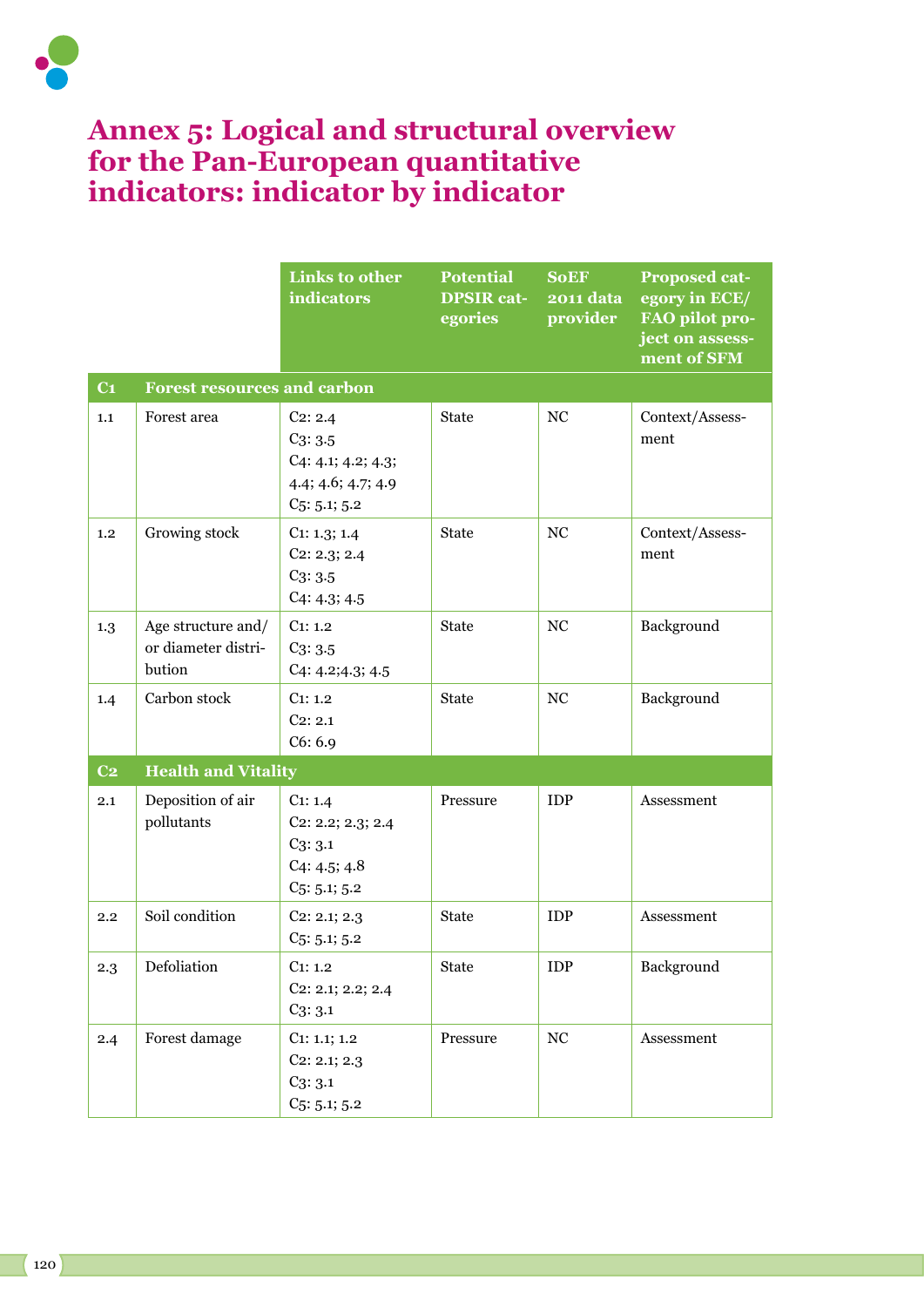

| C <sub>3</sub> | <b>Productive functions</b>                                                    |                                                         |              |                  |            |  |  |
|----------------|--------------------------------------------------------------------------------|---------------------------------------------------------|--------------|------------------|------------|--|--|
| 3.1            | Increment and fell-<br>ings                                                    | C2: 2.1; 2.3; 2.4<br>$C_3: 3.5$                         | Pressure     | NC               | Assessment |  |  |
| 3.2            | Roundwood                                                                      | $C_3: 3.3: 3.4$                                         | Impact       | $_{\mathrm{NC}}$ | Assessment |  |  |
| 3.3            | Non-wood goods                                                                 | $C_3: 3.2; 3.4$<br>C6: 6.10                             | Impact       | NC               | Context    |  |  |
| 3.4            | <b>Services</b>                                                                | $C_3: 3.2; 3.3$<br>C6: 6.10                             | Impact       | NC               | Context    |  |  |
| 3.5            | Forests under<br>management plans                                              | $C_1$ : 1.1; 1.2; 1.3<br>$C_3: 3.5$                     | Response     | NC               | Assessment |  |  |
| C <sub>4</sub> | <b>Biodiversity</b>                                                            |                                                         |              |                  |            |  |  |
| 4.1            | Tree species com-<br>position                                                  | C1: 1.1<br>C4:4.3                                       | <b>State</b> | NC               | Assessment |  |  |
| 4.2            | Regeneration                                                                   | $C_1$ : 1.1; 1.3<br>C4:4.3                              | <b>State</b> | NC               | Assessment |  |  |
| 4.3            | <b>Naturalness</b>                                                             | $C_1$ : 1.1; 1.3<br>C4: 4.1; 4.2; 4.4;<br>4.5; 4.7; 4.9 | Impact       | NC               | Context    |  |  |
| 4.4            | Introduced tree<br>species                                                     | C1: 1.1<br>C4:4.3                                       | <b>State</b> | NC               | Assessment |  |  |
| 4.5            | Deadwood                                                                       | $C_1$ : 1.2; 1.3<br>$C_2$ : 2.1<br>C4:4.3               | <b>State</b> | NC               | Assessment |  |  |
| 4.6            | Genetic resources                                                              | C1: 1.1                                                 | Response     | <b>IDP</b>       | Background |  |  |
| 4.7            | Landscape pattern                                                              | C1: 1.1<br>C4:4.3<br>$C_5: 5.1; 5.2$                    | Impact       | <b>IDP</b>       | Background |  |  |
| 4.8            | Threatened forest<br>species                                                   | $C_2$ : 2.1                                             | Impact       | NC               | Assessment |  |  |
| 4.9            | Protected forests                                                              | C1: 1.1<br>C4:4.3<br>$C_5: 5.1; 5.2$<br>C6: 6.11        | Response     | $_{\mathrm{NC}}$ | Assessment |  |  |
| C <sub>5</sub> | <b>Protective functions</b>                                                    |                                                         |              |                  |            |  |  |
| 5.1            | Protective forests-<br>soil, water and<br>other ecosystem<br>functions         | C1: 1.1<br>$C_2$ : 2.1; 2.2; 2.4<br>C4:4.7              | Response     | $_{\mathrm{NC}}$ | Assessment |  |  |
| 5.2            | Protective forests-<br>infrastructure and<br>management natu-<br>ral resources | C1: 1.1<br>$C_2$ : 2.1; 2.2; 2.4<br>C4: 4.7; 4.9        | Response     | NC               | Assessment |  |  |